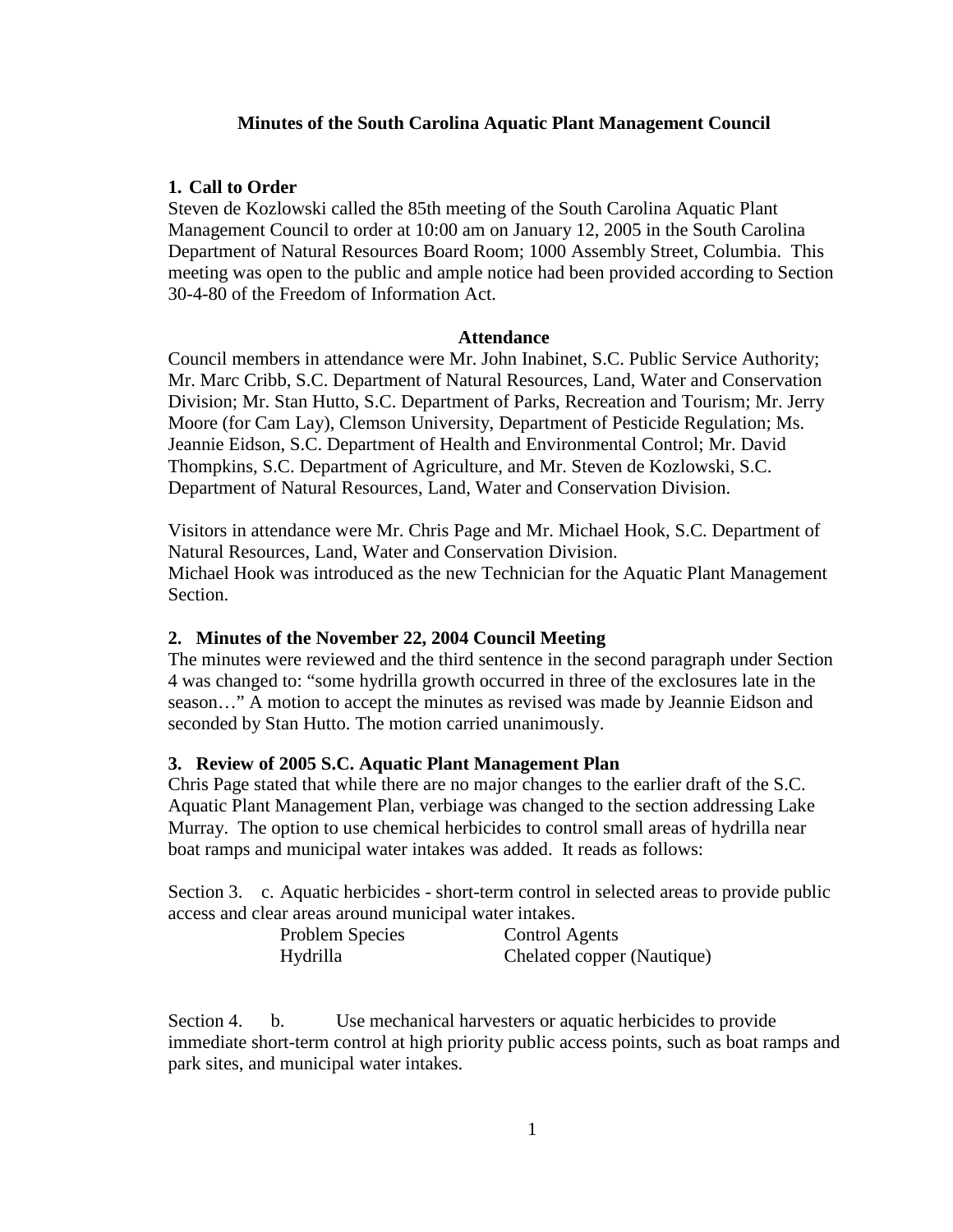Section 5. c. Apply aquatic herbicides to provide immediate short-term control at high priority public access points and municipal water intakes.

Chelated copper - up to 1 ppm

Also added were sections on control in Dean's Swamp, Potato Creek, and Church Branch subimpoundments located adjacent to Lake Marion. They read as follows:

Section 4. Sub-Impoundments -

a. Dean's Swamp Impoundment: This impoundment, in the Wyboo Creek area of Lake Marion, is heavily infested with the invasive aquatic plant Hydrilla (*Hydrilla verticillata*). In order to reduce the likely spread of this plant to Lake Marion, Santee Cooper plans to stock this 120 acre impoundment with sterile Chinese Grass Carp in the spring of 2005. The fish will be stocked at the rate of 15 fish/vegetated acre to control 100 acres of Hydrilla. The impoundment is separated from Lake Marion by SC Highway 260 causeway with one water control structure. The design of this structure will not allow the fish to move into Lake Marion.

b. Potato Creek Impoundment: This impoundment, at the headwaters of Potato Creek in Lake Marion, is infested with the invasive aquatic plant Hydrilla, (Hydrilla verticillata). In order to reduce the likely spread of this plant to Lake Marion, Santee Cooper plans to treat this 150 acre impoundment with the herbicide Sonar, which is manufactured by SePro Corporation. As this water body is a Wildlife Management Area for waterfowl, a treatment plan will be developed, with the assistance of SePro Corporation's technical staff, to insure that beneficial native vegetation is not adversely affected. Treatment rates, formulations, and application techniques will be developed prior to application in the spring of 2005.

c. Church Branch Impoundment: This impoundment, in the Wyboo Creek area of Lake Marion, is heavily populated with slender pondweed, (*Potamogeton pusillus*), particularly around the shoreline. As this area is completely surrounded by residential property and is utilized primarily for swimming and boating, Santee Cooper plans to stock this 90 acre impoundment with sterile Chinese Grass Carp in the spring of 2005. The fish will be stocked at the rate of 15 fish/vegetated acre to control 50 acres of vegetation. The impoundment is separated from Lake Marion by SC Highway 260 causeway with one water control structure. The design of this structure will not allow the fish to move into Lake Marion.

De Kozlowski expanded on the Santee Cooper sub-impoundments, emphasizing work on Potato Creek WMA. The plan for the Potato Creek WMA includes using Sonar to treat the hydrilla on the WMA in order to leave more favorable native species such as watershield and Vallisneria. John Inabinet stated that he was opposed to view the subimpoundments as separate water bodies and they all should be grouped with the main lake and do not need separate management strategies. A discussion ensued whether the sub-impoundments were separate bodies of water or should be included in the main lake.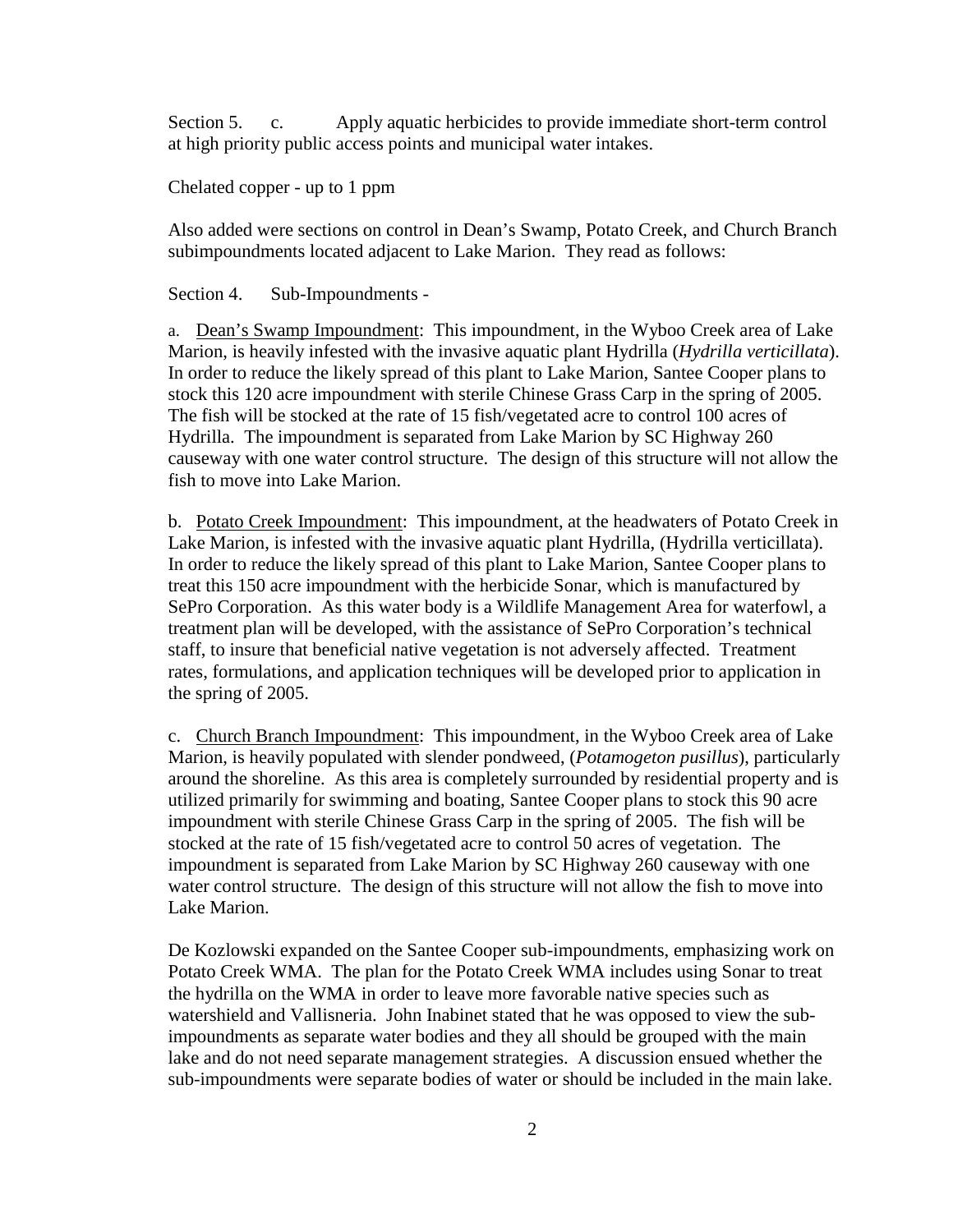One main issue at the heart of this discussion was the treatment of hydrilla in the Potato Creek Impoundment. Inabinet stated that hydrilla should be eliminated from the impoundment immediately while de Kozlowski wants to initiate the proposed Sonar treatment on a smaller area at first to test herbicide efficacy and response of native vegetation. Inabinet has issues with experimentation because the hydrilla could escape into Lake Marion and reinfest areas currently under control. De Kozlowski stated that the ultimate control of hydrilla is not in question but it has been in the impoundment for several years already so taking another year to make sure the proposed treatment method (Sonar pellets) will control hydrilla and allow native plants to grow seems reasonable. He prefers close coordination with the SCDNR while transitioning between hydrilla and native species in this important Wildlife Management Area. Jeannie Eidson inquired about not utilizing sterile grass carp in the impoundment. Inabinet stated that grass carp had been used in the past and that they were thought to escape through the flood control spillway. De Kozlowski suggested including paragraphs a and c for Dean Swamp and Church Branch as written and change the wording for paragraph b for Potato Creek Impoundment to read as follows:

Potato Creek Impoundment: This impoundment, at the headwaters of Potato Creek in Lake Marion, is infested with the invasive aquatic plant Hydrilla, (*Hydrilla verticillata*). In order to reduce the likely spread of this plant to Lake Marion, Santee Cooper plans to transition from a hydrilla dominant plant community to one dominated by native plant species beneficial to waterfowl. As this water body is a Wildlife Management Area for waterfowl, Santee Cooper will coordinate closely with Department of Natural Resources wildlife managers and other appropriate staff and herbicide company technical representatives in developing and implementing control and revegetative plans for 2005.

Inabinet asked if the final decision on control operations in Potato Creek Impoundment would be made by the Aquatic Plant Management Council. De Kozlowski said that it would be treated like all other water bodies with the Council giving final approval of the plan. He questioned Chris Page about any other changes in the plan. There were no other changes to be noted. Jeannie Eidson made a motion to approve the changes and David Thompkins seconded the motion and it passed unanimously.

De Kozlowski stated the S.C. Aquatic Management Plan would be submitted for public review.